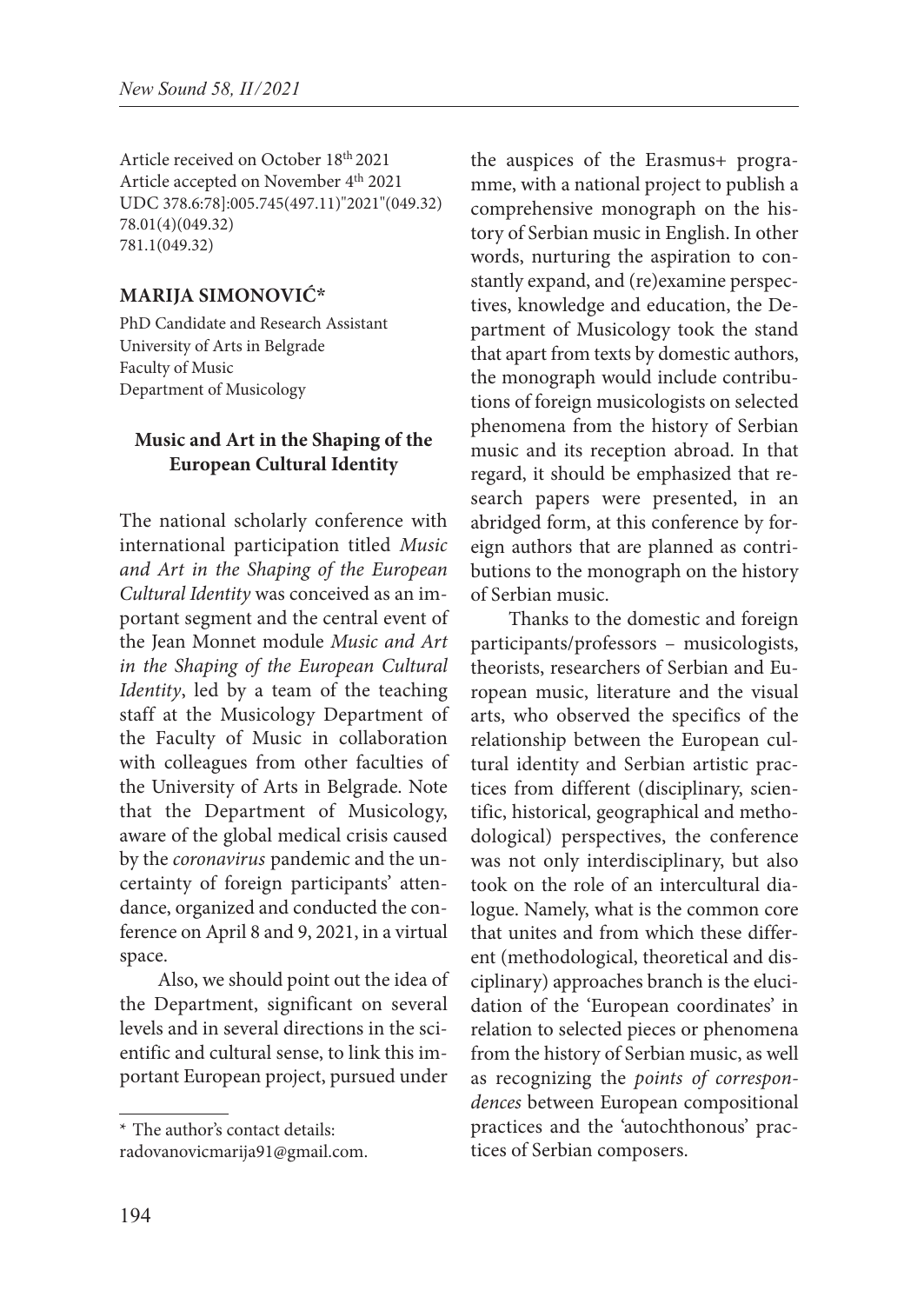In that regard, the presentations of musicologists Dr. Marija Masnikosa, and Dr. Sonja Marinković, were directed to the research of the individual composer's poetics and aesthetics (placed in a corresponding European context). Marija Masnikosa presented the research paper titled *Constructivism in the Service of Expression: "Chaos" by Josip Slavenski as a Case Study*. She considered the composition by the Yugoslav composer Josip Slavenski *Chaos*, where the experience of European interwar expressionism is condensed. In analysing this composition, Masnikosa showed how Slavenski, using the means of the 'cold combinatorics of numbers', achieved the sheer eruptive expressive force of the piece. She also marked the *points of correspondences* between the achievements of European musical expressionism and the composer's authentically modern and exploratory creative stance. In the discussion titled *Some Aspects of the Analytical Approach to Stevan Mokranjac's Rukoveti (Garlands)*, Sonja Marinković considered *rukoveti* / *garlands* as an identity genre in Serbian music. More precisely, after a critical consideration of heterogeneous analytical reviews of the given pieces of Stevan Mokranjac, on the example of the Fifth Garland, she offerd a specific analytical method focusing on the principle of *rukovedanje*, i.e., "the key compositional principle underlying *rukoveti/gar*lands as a genre".

Topics related to Serbian and other European church practices, as well as the Orthodox Christian identity in Serbia, were discussed from different angles by domestic and foreign authors. Dr. Svetlana Kujumdzijeva, from the Sofia State

University, in her exposition titled *At the Crossroads of Traditions: Manuscripts with Bulgarian and Serbian Chants (Based on Sources from the 14th to the 16th Centuries)*, relying on an analytical approach to the manuscripts originating from the  $14<sup>th</sup>$  to  $16<sup>th</sup>$  centuries, and concerning Serbian and Bulgarian chants, dealt with the origins of the chants, the context of their appearance, distribution, and, in general, the contextualization of Bulgarian and Serbian chants as a cultural phenomenon in the history of Byzantine-Slavic music at the time. On the other hand, musicologists Dr. Ivana Perković, Dr. Marina Marković and MA Milica Petrović presented their innovative research, which in domestic musicology is not so widespread, on digital musicology and visualization techniques, titled *Music and the Orthodox Christian Religious Identity in Serbia between 1989 and 2021 Seen Through the "Believing/Belonging" Paradigm. Visualization Techniques and Underlying Musicological Data*. Relying on the religious paradigm 'believing and belonging' proposed by sociologist Grace Davie and using visualization techniques (like Voyant, Tableau) for underlying musicological data, the authors in this study examined and offered new knowledge about renewed connections between Orthodox Christianity and identity in Serbian music at the end of the 20<sup>th</sup> and in the first decades of the 21st century.

Contemporary and current Serbian vocal, vocal and instrumental and operatic music by composers who work in Serbia and abroad, was studied by musicologists Dr. Ana Stefanović and Dr. Jelena Novak. In an exposition titled *Ser-*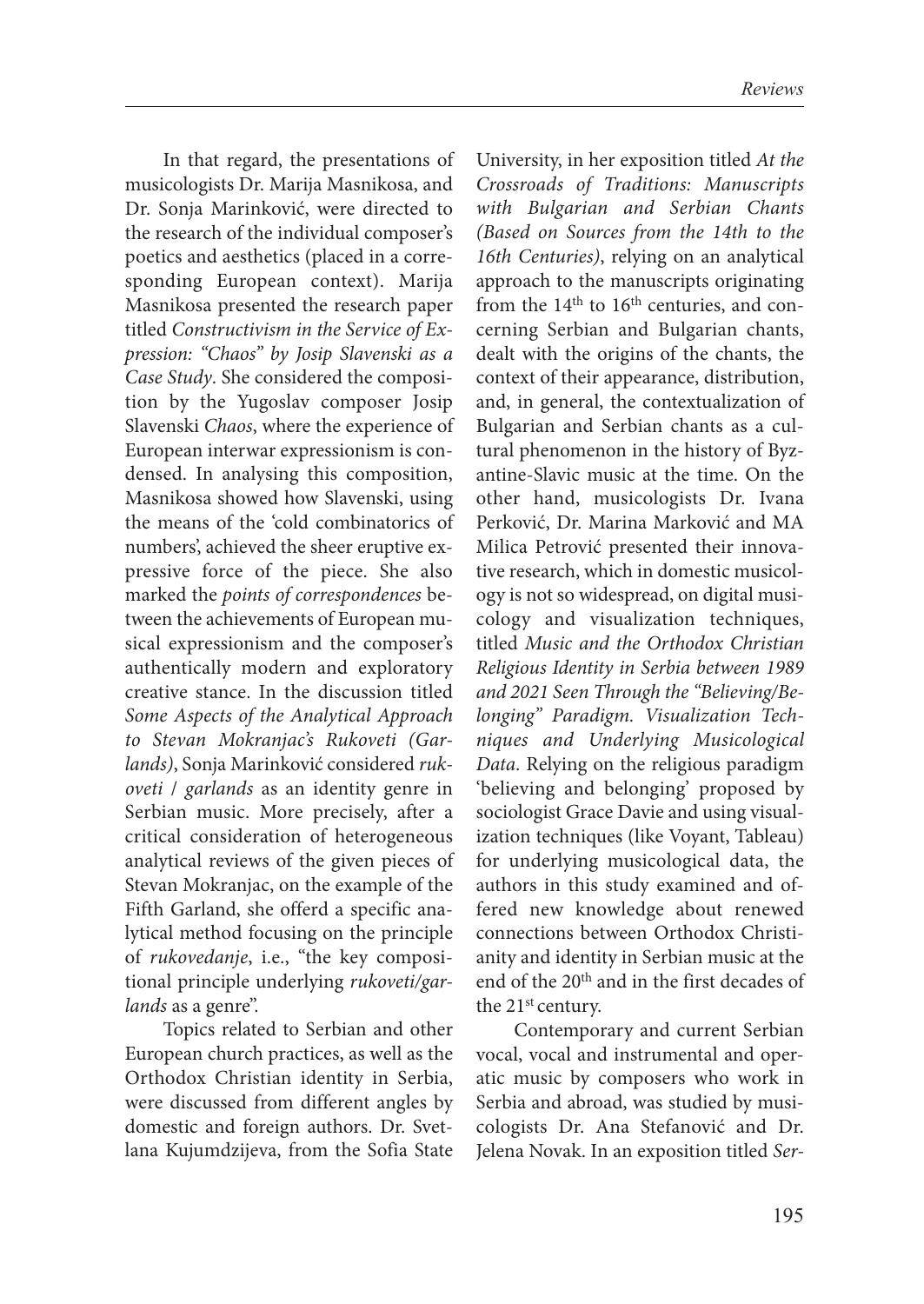*bian Solo Song as an Affective Monody* Ana Stefanović directed her attention to the peculiar, monodic type of Serbian solo songs in the 20<sup>th</sup> and 21<sup>st</sup> centuries. Pointing out that these songs establish "generic relationships, on the one hand, with deep layers of vocal music tradition, therefore, with its 'sacred', mythical phase ‒ with ritual and, on the other hand, with its historical re-evaluation in the *affetto*  of 17th-century monody", Stefanović explores the articulation of this generic archetype of vocal music in the latest achievements of Serbian composers. Jelena Novak – musicologist and music theorist from the University of Lisbon, in the conference paper *The Cultural History of Contemporary Opera: Serbia as a Case Study* examined different approaches to Serbian opera in order to find the (network) trajectories that can link Serbian opera compositions with opera enterprise elsewhere in Europe and beyond Europe.

Foreign musicologists like Dr. Leon Stefanija (the University of Ljubljana) and Dr. Laura Emmery (the Emory College of Arts and Sciences, USA) touched on issues relating to the reception of Serbian music in Europe. In the exposition titled *What is Serbian Music in Slovenia?* Leon Stefanija reviewed the threads of Serbian music in Slovenia since 1991, their peculiarities, and explored the relationship between the musical 'landscape' of Slovenia and Serbian artistic/musical practices. Speaking about the reception of music by Serbian composers in the USA, in the essay *Reception of Serbian Émigré Composers in the United States*, Laura Emmery highlighted the methods whereby Serbian composers, like Aleksandra Vrebalov, Milica Paranosić, Nataša Bogojević, Miloš Raičković and others, contributed to the (positive) reception of Serbian music in America, their unique ways of integration within the American multicultural society, and the overall impact they made on the American music and arts scene.

The modernist identity of the 1960s and 1980s Belgrade compositional practice was viewed from the perspectives of Serbian and Polish musicologists, that is, Dr. Tijana Popović Mladjenović and Dr. Iwona Lindstedt (the University of Warsaw). Tijana Popović Mladjenović in her conference paper titled *The Modernist Identity of Belgrade's Musical Environment of the 1960s. Petar Osghian's "Meditations", "Silhouettes" and "Sygogis"*, pointed to the simultaneity of the composer's practice in 1960s Belgrade, and the latest modernist trends in European music, underlining the originality and autonomy of the artistic Serbian modernistic identity. In that sense, she mentioned composers like Vladan Radovanović, Petar Ozgijan, Berislav Popović and others, as authors who created their works using avant-garde means of expression, while at the same time insisting on the expressive as well as communicative functions of musical language as the *raison d'etre* of their creative poetics and immanent characteristics of their artistic language. Hence, T. Popović Mladjenović talked about these aspects in the example of the above-mentioned works by Petar Ozgijan. On the other hand, in the discussion *Rajko Maksimović and the 'Polish School': A Case-Study of Three Haiku*, Iwona Lindstedt assessed how the influences of the 'Polish School' contributed